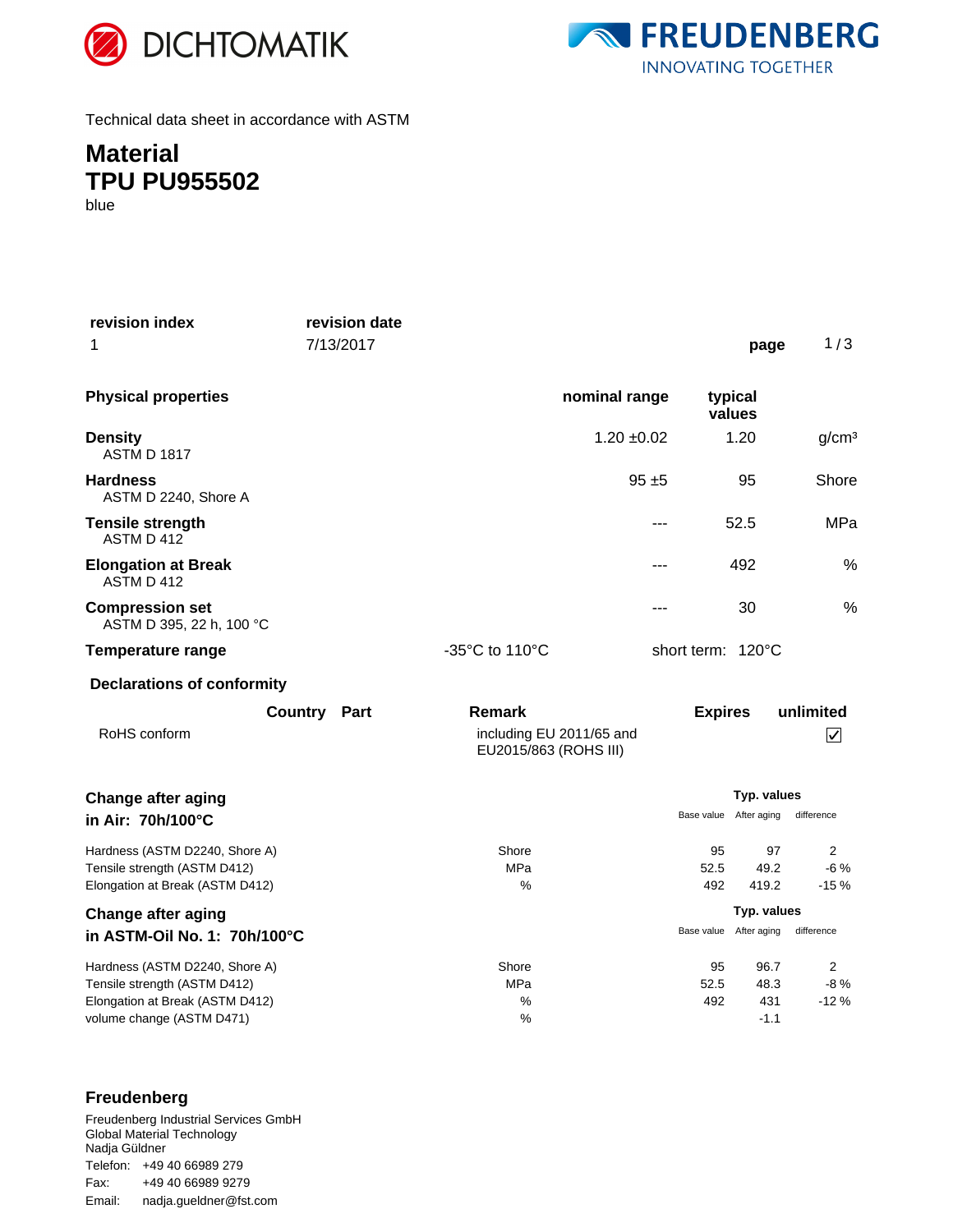



Technical data sheet in accordance with ASTM

## **Material TPU PU955502**

blue

| revision index                  | revision date |       |             |             |            |  |
|---------------------------------|---------------|-------|-------------|-------------|------------|--|
| 1                               | 7/13/2017     |       |             | page        | 2/3        |  |
| <b>Change after aging</b>       |               |       | Typ. values |             |            |  |
| in ASTM-Oil No. 3: 70h/100°C    |               |       | Base value  | After aging | difference |  |
| Hardness (ASTM D2240, Shore A)  |               | Shore | 95          | 93          | $-2$       |  |
| Tensile strength (ASTM D412)    |               | MPa   | 52.5        | 48.6        | $-8%$      |  |
| Elongation at Break (ASTM D412) |               | %     | 492         | 420.7       | $-14%$     |  |
| volume change (ASTM D471)       |               | $\%$  |             | 4.6         |            |  |

#### **Freudenberg**

Freudenberg Industrial Services GmbH Global Material Technology Nadja Güldner Telefon: +49 40 66989 279 Email: nadja.gueldner@fst.com Fax: +49 40 66989 9279